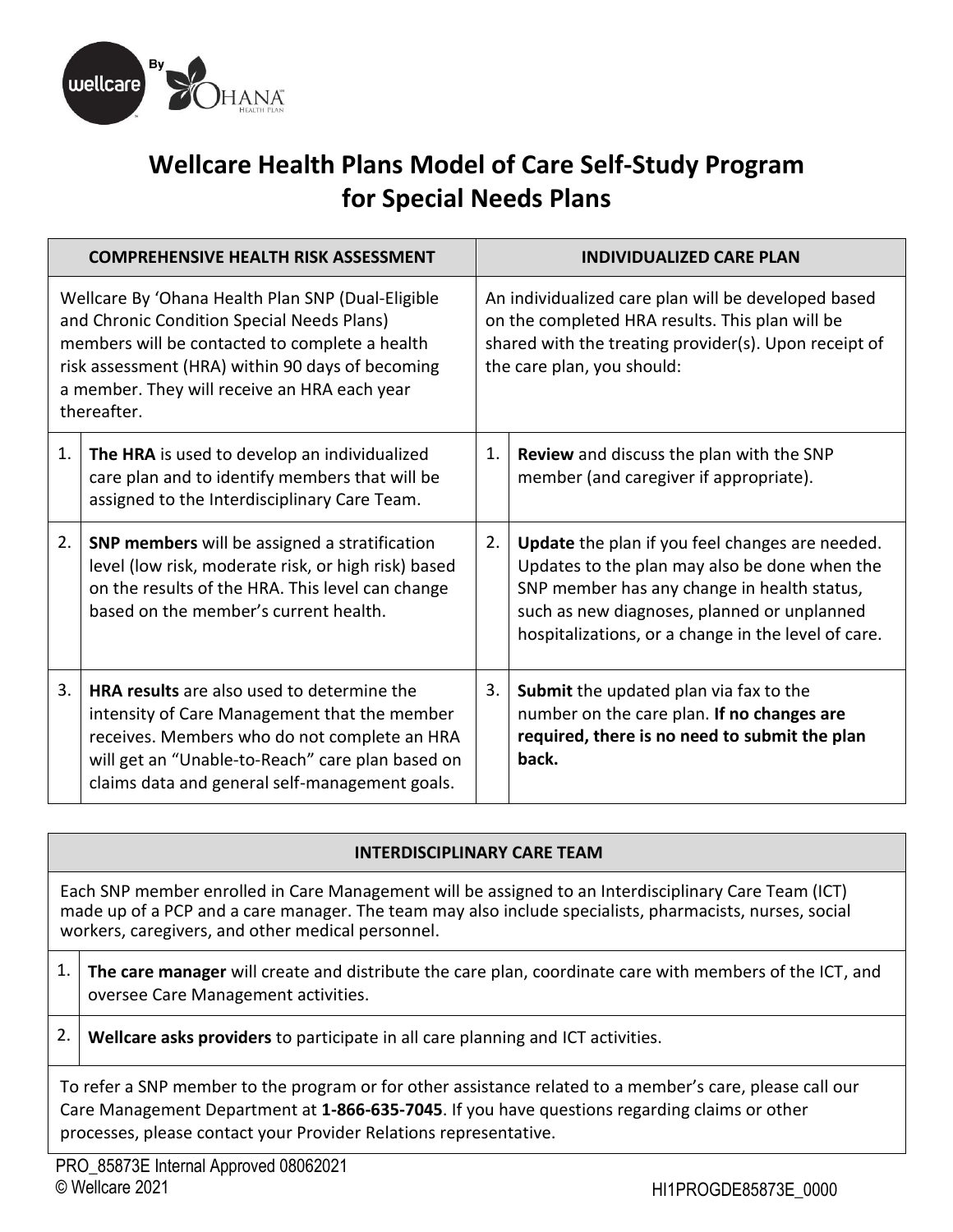

#### **MODEL OF CARE PROCESS FLOW FOR MEMBERS ENROLLED IN CARE MANAGEMENT**



#### **TRANSITIONS OF CARE**

 Care transitions from one level of care to another can present possible disruptions in member care. As a member's care setting and care providers change, it is essential that care needs are coordinated and communicated.

To assist in meeting NCQA requirements for transitions of care, Wellcare will:

- Notify the member's PCP of record when a member is admitted to an inpatient or subacute care setting and when the member is discharged
- Request that the treating provider and/or facility communicate the following:
	- Discharge plan
	- $\checkmark$  Changes in care
	- $\checkmark$  Medications
- Test results
- Treatments provided

 We will work with you and the member to ensure that necessary care is scheduled and provided so that there is no interruption of care or services. We ask that you partner with Wellcare during these transitions to ensure the member's needs are met and that all transitions of care are smooth and successful.